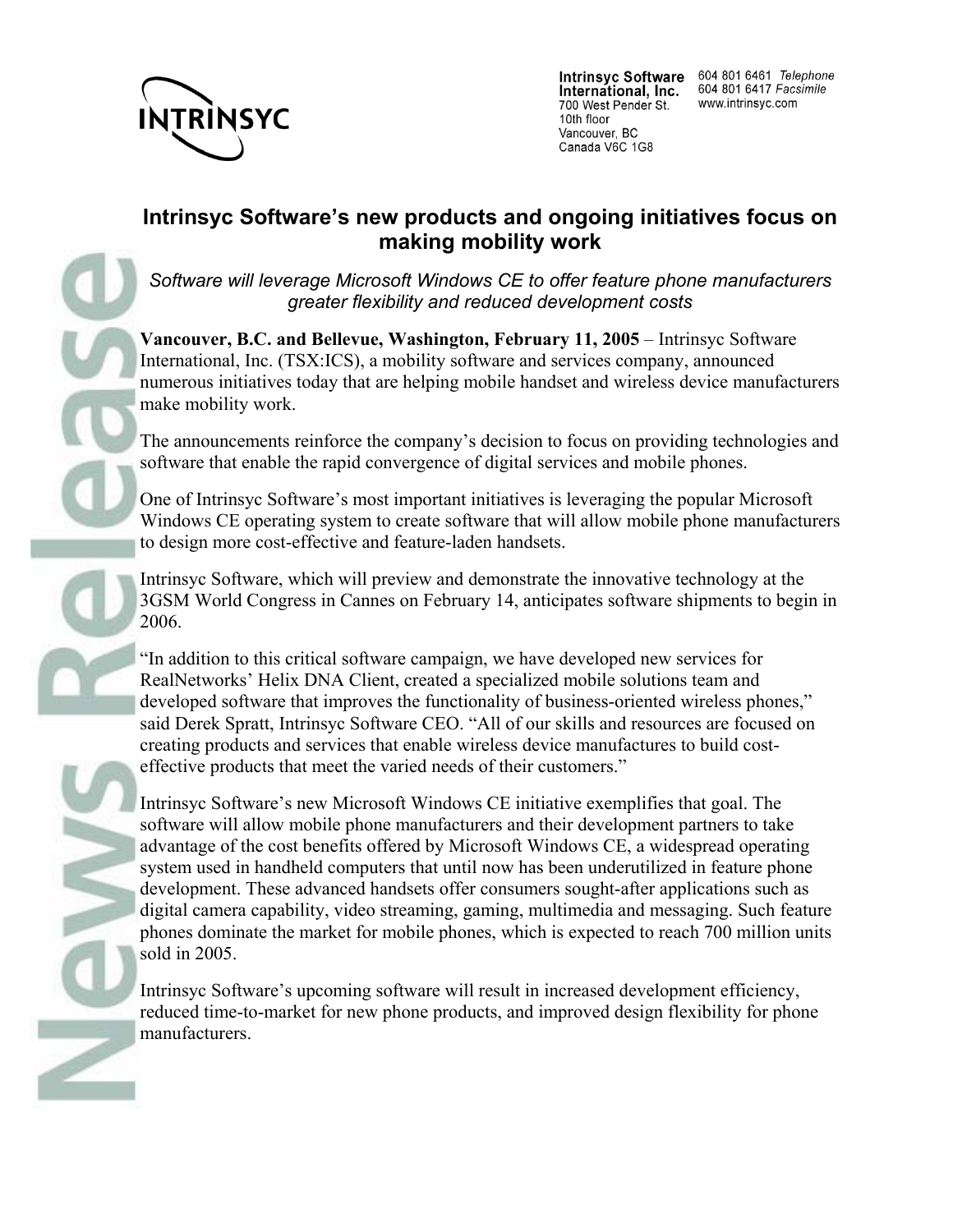## **INTRINSYC**

International, Inc. 700 West Pender St. 10th floor Vancouver, BC Canada V6C 1G8

Intrinsyc Software 604 801 6461 Telephone 604 801 6417 Facsimile www.intrinsyc.com

"With this new offering, we will work with leading companies that are developing applications that manage such tasks as email and personal information, multimedia content, and location-based services for Windows Mobile and Windows CE to extend their businesses to the feature phone market," added Randy Kath, vice president of mobile software products at Intrinsyc Software. "Together, we will help mobile phone makers improve their business efficiency and profitability."

The Bellevue, Washington-based team that is developing the software expects that extending Windows CE to the mobile phone market will:

- maximize phone performance and power management capabilities;
- provide design flexibility to meet diverse customer demands; and
- position manufacturers for success in the multimedia feature phone market.

Intrinsyc Software is also working with key silicon vendors to ensure that the upcoming software provides for cost-optimized hardware design. The software will leverage familiar applications such as Microsoft Platform Builder and Visual Studio development tools towards handset development and will help improve the utilization of labour and resources across product development teams.

"Intrinsyc Software's extension tools are aimed at providing our mutual customers with improved flexibility and efficiency. They have created a new business opportunity through the expanded, flexible licensing options for Windows CE to provide their customers with a customized offering," said Andy Haon, director of platforms product management and planning for the Mobile and Embedded Devices Division at Microsoft Corp. "We look forward to their efforts to help make Windows CE even more successful in the embedded market segment."

"One can expect the widespread Windows CE competency base cultivated by Microsoft will increasingly target the larger and more consumer-oriented feature phone segment. By delivering feature phone-specific extensions for Windows CE, Intrinsyc is well positioned to compete in the feature phone and consumer-focused smart device market opportunity, which will total 180 million units annually by 2008," said Chris Ambrosio, director wireless devices at Strategy Analytics, a leading communications-industry research and consulting company.

Intrinsyc Software's expertise in the mobile market is showcased by the innovative and buzzgenerating Gizmondo handset, a soon-to-debut handheld device that has attracted distribution deals for more than 1.32 million units in the Asia-Pacific region alone. It offers gaming, camera, movie playing and messaging capabilities and leverages Intrinsyc Software's Windows CE-based software for feature phones.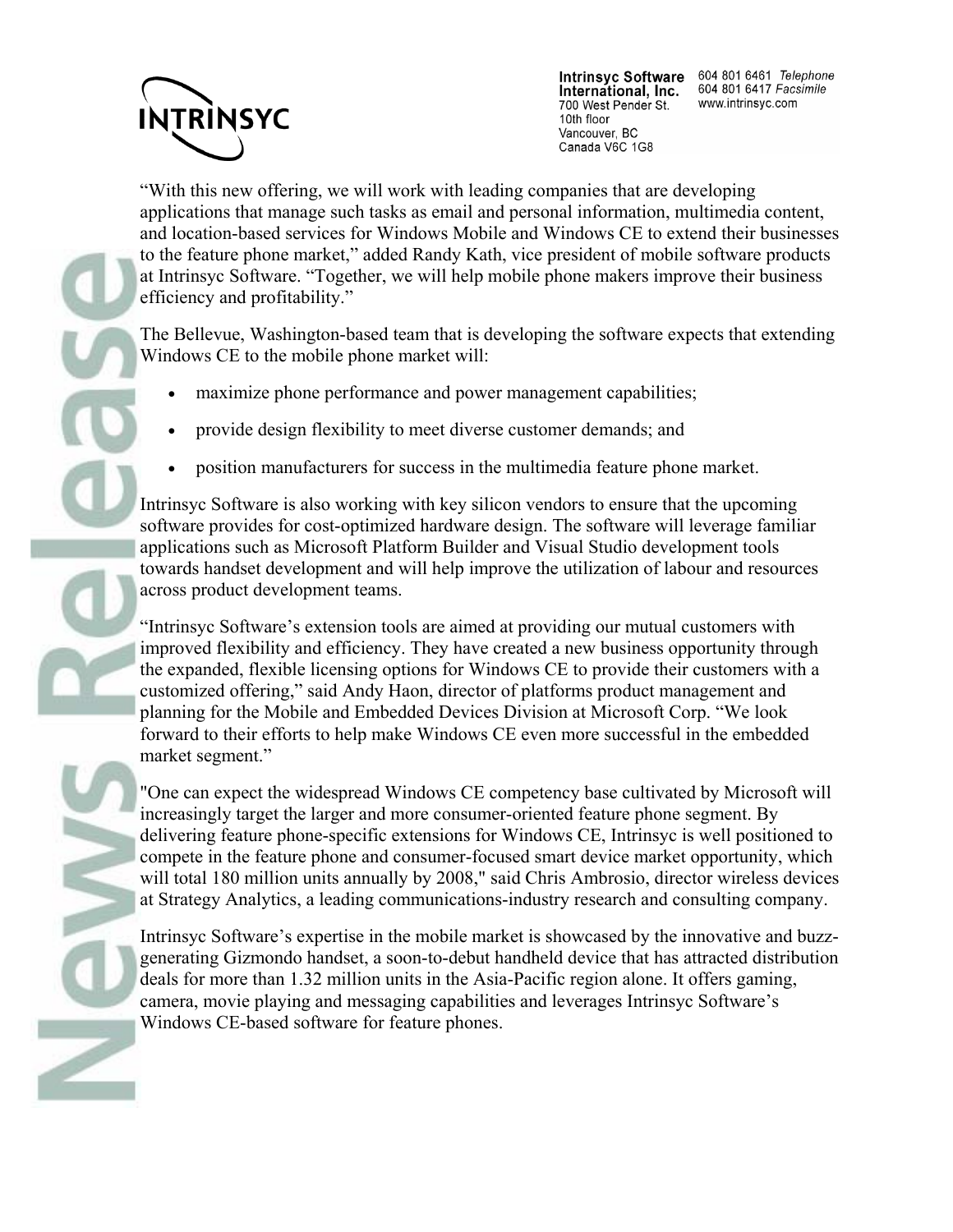

International, Inc. 700 West Pender St. 10th floor Vancouver, BC Canada V6C 1G8

Intrinsyc Software 604 801 6461 Telephone 604 801 6417 Facsimile www.intrinsyc.com

Intrinsyc Software will continue demonstrating the feature phone software to handset makers, silicon vendor partners, mobile operators, third-party software developers and media at 3GSM World Congress. Interested parties are encouraged to visit the Intrinsyc Software booth at 3GSM to arrange a demonstration and learn more about this future product offering (Hall 5, Booth M8).

A detailed technical media release on Intrinsyc Software's Microsoft Windows CE initiative is also available. For more information, please refer to the contact information at the bottom of this release, or visit the Web site, www.intrinsyc.com.

Further Intrinsyc Software announcements

At the 3GSM World Congress, Intrinsyc Software will also make other important announcements. They include:

- Intrinsyc Software has developed a new set of system integration services for mobile phone makers building Windows Mobile or Windows CE-based handsets and electronic devices that include RealNetworks® Helix™ DNA Client.
- Intrinsyc Software has created a specialized mobile solutions team, staffed with experts in the operating systems – Windows Mobile and Symbian – that are now powering the rapidly growing, business-oriented smart phone and advanced mobile handset segments.
- Intrinsyc Software played a critical role in the development of the Gizmondo gaming handset. Intrinsyc Software products helped integrate a number of essential components into Gizmondo, including a Samsung processor, three-dimensional graphics from NVIDIA, a gaming accelerator from Synergenix Interactive, a global positioning system and custom camera and photo album applications.
- New Intrinsyc Enterprise Connectivity Software will allow users of Symbian operating system-based smart phones, technologically advanced handsets aimed at the business customer, to securely access enhanced functions and improve phone performance.

"The announcements we are making at the 3GSM World Congress reflect the growth of our company and our deep commitment to helping manufacturers make their mobile phones and wireless devices more robust, user-friendly and competitive," said Spratt. "We will continue to focus on developing innovative software and services to ensure mobile phone manufacturers and their development partners meet the varied needs of the end-user.

"It's all part of our commitment to making mobility work."